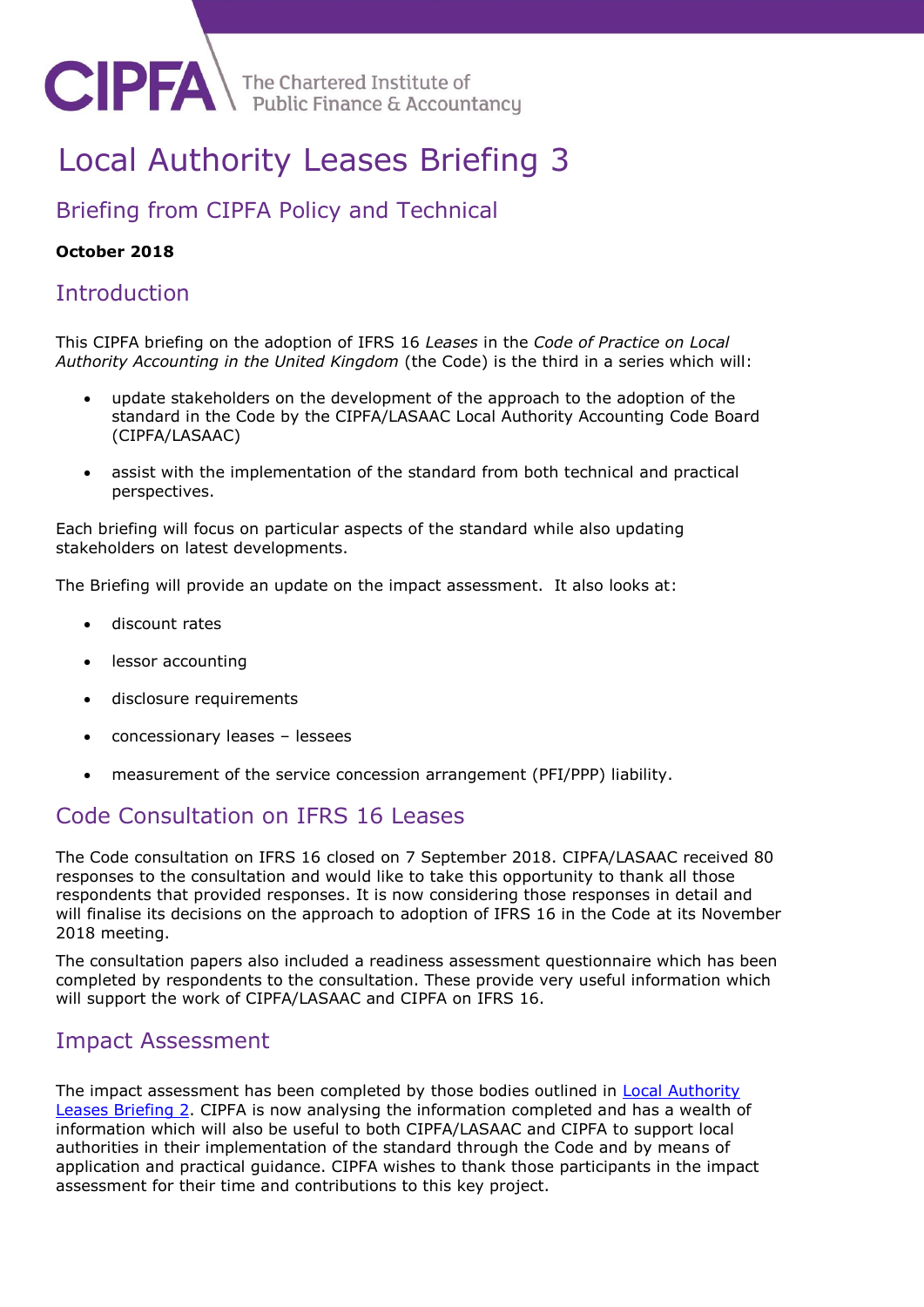# Discount Rates

[Local Authority Leases Briefing 1](file:///C:/Users/SarahS/Downloads/Local_Authority_Leasing_Briefing_Number_1_For_Issue%20(3).pdf) explained that at the commencement date the lease liability is initially measured at the present value of the lease payments payable over the lease term. This is discounted at the rate implicit in the lease. If the rate implicit in the lease cannot be readily determined, the lessee is required to use its incremental borrowing rate.

Information from the private sector indicates that for many entities it will be difficult to identify the interest rate implicit in the lease and therefore a company's incremental borrowing rate will need to be used. Similar issues may arise for local authorities.

In theory this is not a new issue as the definition of the incremental borrowing rate is the same as the accounting requirements for finance leases under IAS 17 *Leases*. A relevant incremental borrowing rate in accordance with IFRS 16 will therefore be based on a rate that would have to be to be paid in borrowing funds over a similar term and with a similar security to acquire an asset of a similar value in a comparable economic environment. This should vary across what is anticipated to be a wider range of different types of assets that local authorities hold under leases currently held as operating leases.

The International Accounting Standards Board (IASB) decided to define the lessee's incremental borrowing rate to take into account the terms and conditions of the lease.

The IASB provided relevant examples of the rate in its basis of conclusions ie a rate that a lessee has paid, or would pay, to borrow money to purchase the type of asset being leased, or the property yield when determining the discount rate to apply to property leases. The IASB noted that the lessee should adjust such observable rates as is needed to determine its incremental borrowing rate as defined in IFRS 16 (see Basis of Conclusions, IFRS 16, paragraph BC162).

# Lessor Accounting

The classification tests for the lessor accounting model remain substantially unchanged from those in IAS 17. Lessors are still required to split leases between finance and operating leases. Leases that transfer substantially all of the risks and rewards incidental to ownership of the underlying asset are finance leases. All other leases are operating leases.

There are two areas where there are changes from the approach under IAS 17:

- the structure of a sublease
- sale and leaseback accounting.

#### **Structure of a sublease**

A lessee may become an intermediate lessor if it sublets an asset it in turn leases from another lessor (the head lessor). Previously under IAS 17, a sublease was classified with reference to the underlying asset. IFRS 16 (paragraph B58) requires that an intermediate lessor classifies the sublease as a finance lease or an operating lease as follows:

- if the head lease is a short-term lease (ie a lease that at the commencement date has a lease term of 12 months or less), the sublease is classified as an operating lease
- otherwise, the sublease is required to be classified by reference to the right-ofuse asset arising from the head lease, rather than by reference to the underlying asset (for example, the item of property, plant and equipment that is subject of the lease).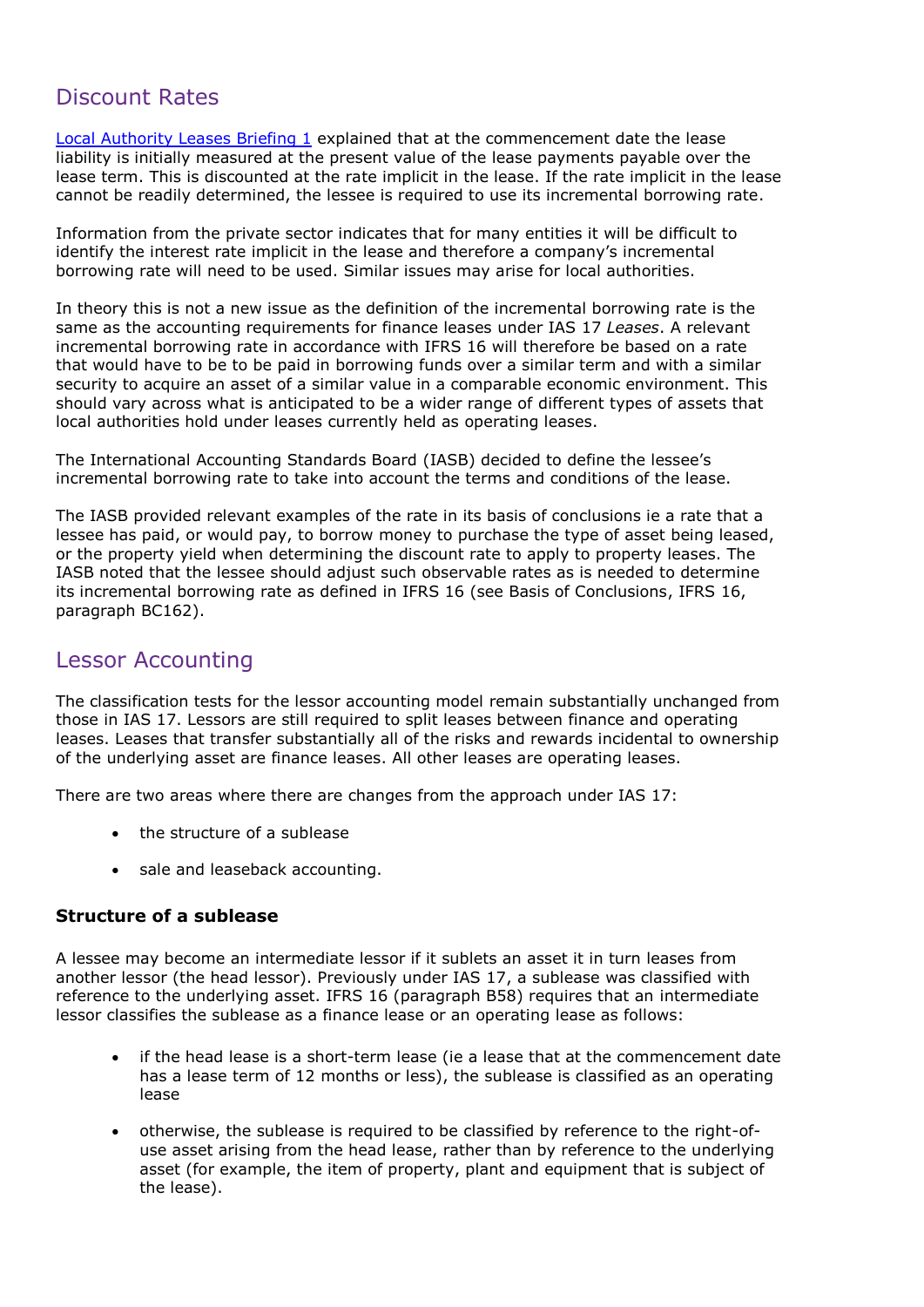#### **Sale and leaseback transactions**

In a sale and leaseback transaction, a lessee (seller-lessee) sells an asset to a lessor (the buyer-lessor) who then leases it back to the lessee. To determine how to account for a sale and leaseback transaction, the sale must first be assessed as to whether it qualifies as a sale in accordance with the requirements of IFRS 15 *Revenue from Contracts with Customers* (as adopted by the Code). The following table summarises the accounting treatment following that determination.

| Transfer to buyer-lessor qualifies as a sale                                                                                                                                                                                                                          | Transfer to buyer-lessor does not qualify as<br>a sale                                                                                                                  |
|-----------------------------------------------------------------------------------------------------------------------------------------------------------------------------------------------------------------------------------------------------------------------|-------------------------------------------------------------------------------------------------------------------------------------------------------------------------|
| Lessee (seller):<br>derecognises the asset and<br>applies lessee accounting model<br>to leaseback<br>measures right-of-use asset as<br>proportion of the carrying value<br>recognises a gain or loss on the<br>$\qquad \qquad -$<br>rights transferred to the lessor. | Lessee (seller):<br>continues to recognise the asset<br>amounts recognised as a financial<br>liability under the Code's<br>adoption of IFRS 9 Financial<br>Instruments. |
| Lessor (buyer):<br>applies lessor accounting<br>requirements to the purchased<br>asset.                                                                                                                                                                               | Lessor (buyer):<br>purchased asset is not recognised<br>amounts recognised as a financial<br>asset under the Code's adoption<br>of IFRS 9.                              |

# Disclosure Requirements for IFRS 16

IFRS 16 has increased the disclosure requirements for leases. It has introduced a disclosure objective for both lessees and lessors, ie to disclose information in the notes that, together with the information provided in the Balance Sheet, Comprehensive Income and Expenditure Statement and Cash Flow Statement, gives a basis for users of financial statements to assess the effect that leases have on the financial position, financial performance and cash flows of the lessee and lessor as relevant. The standard has introduced both quantitative and qualitative disclosures to meet this objective.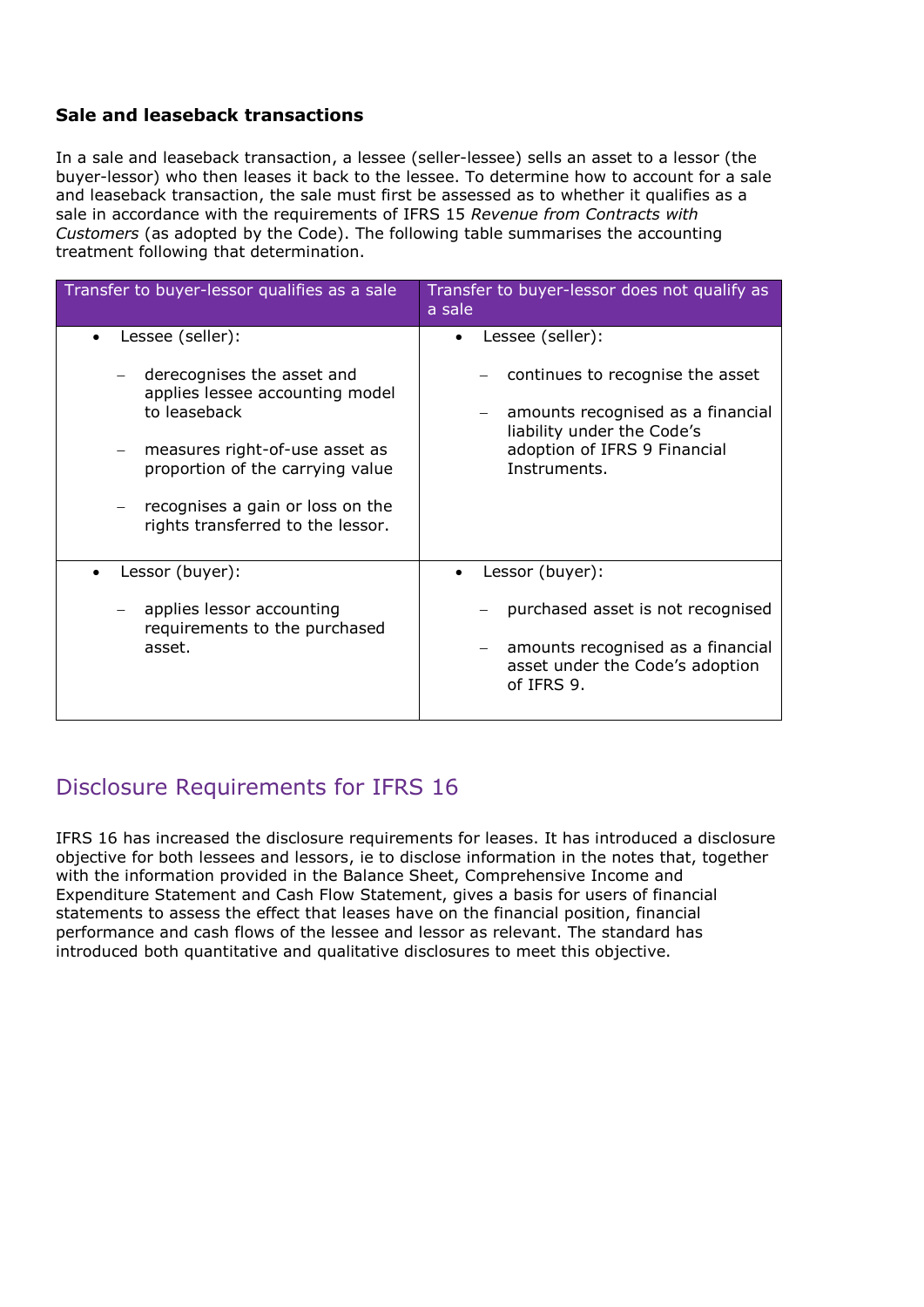#### **Disclosures for Lessees**

The following diagram presents an overview of the quantitative disclosures for lessees:

| <b>BALANCE SHEET</b>                                                         | <b>COMPREHENSIVE INCOME</b><br><b>AND EXPENDITURE</b><br><b>STATEMENT</b>                                                 | <b>CASH FLOW</b><br><b>STATEMENT</b> |
|------------------------------------------------------------------------------|---------------------------------------------------------------------------------------------------------------------------|--------------------------------------|
| Additions to right-of-<br>use assets                                         | Depreciation charge for<br>$\bullet$<br>the right-of-asset by<br>class of underlying asset                                | Total cash outflow<br>for leases     |
| The carrying amount of<br>right-of-use assets at<br>the end of the reporting | Interest expense on<br>lease liabilities                                                                                  |                                      |
| period by class of<br>underlying asset                                       | Expense relating to<br>$\bullet$<br>short-term leases for<br>which the recognition<br>exemption is applied                |                                      |
| Lease liabilities                                                            | Expense relating to low<br>$\bullet$<br>value leases for which<br>the recognition<br>exemption is applied                 |                                      |
| Maturity analysis for<br>lease liabilities                                   | Expense relating to<br>$\bullet$<br>variable lease payments<br>not included in the<br>measurement of lease<br>liabilities |                                      |
|                                                                              | Income from subletting<br>$\bullet$<br>right-of-use assets                                                                |                                      |
|                                                                              | Gains or losses arising<br>$\bullet$<br>from sale and leaseback<br>transactions                                           |                                      |

The Standard also sets out that the lessee is required to disclose additional qualitative and quantitative information about its leasing activities necessary to meet the disclosure objective outlined above and sets out that this may include:

- the nature of the authority's leasing activities
- future cash outflows to which the lessee is potentially exposed that are not reflected in the measurement of lease liabilities including:
	- variable lease payments
	- extension options and termination options
	- residual value guarantees
	- leases not yet commenced to which the lessee is committed
- restrictions or covenants imposed by leases
- sale and leaseback transactions.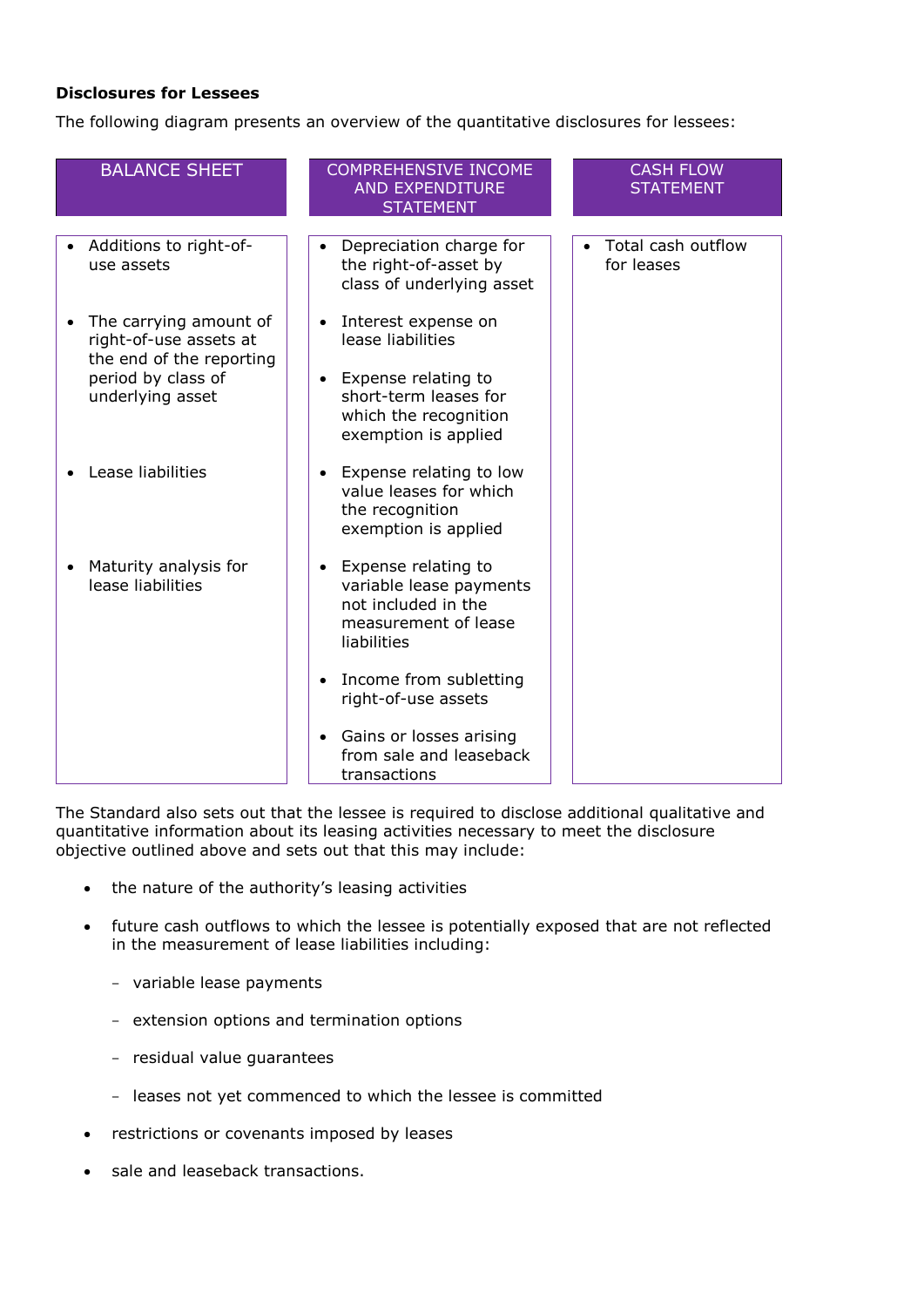#### **For Disclosures for lessors**

The following diagram presents an overview of the quantitative disclosures for lessors:



IFRS 16 sets out that a lessor is required to disclose additional qualitative and quantitative information about its leasing activities necessary to meet the disclosure objective outlined above the additional information includes but is not limited to:

- the nature of the lessor's leasing activities
- how the lessor manages the risk associated with any rights it retains in underlying assets.

The disclosure requirements emanate from a disclosure objective outlined above. Local authorities should ensure that their disclosures meet that objective to the extent necessary for material transactions and balances.

### Concessionary Leases – Lessees

A number of the consultation responses raised practical issues in relation to the use of the market rate for the estimation of fair value. CIPFA/LASAAC and its subgroup are therefore considering the approach to this issue in some detail and will provide an update in Local Authority Leases Briefing 4.

## Measurement of the Service Concession Arrangement Liability

The Code requires the measurement of a service concession arrangement (PFI/PPP arrangement) liability to follow those provisions in the Code and IAS 17 for a finance lease. As IAS 17 will no longer be an extant IFRS, the proposals in the consultation papers were to change the service concession arrangement liability measurement to that of IFRS 16. This is a similar measurement approach, ie the liability is measured on an amortised cost basis.

However, IFRS 16 requires that where there is a change in future lease payments resulting from a change in an index or a rate used to determine those payments, the lessee is required to remeasure the lease liability to reflect those revised lease payments when there is a change in the cash flows (ie when the adjustment to the lease payments takes effect). This would mean where PFI contract payments are increased, for example, by RPI that the liability would need to be remeasured.